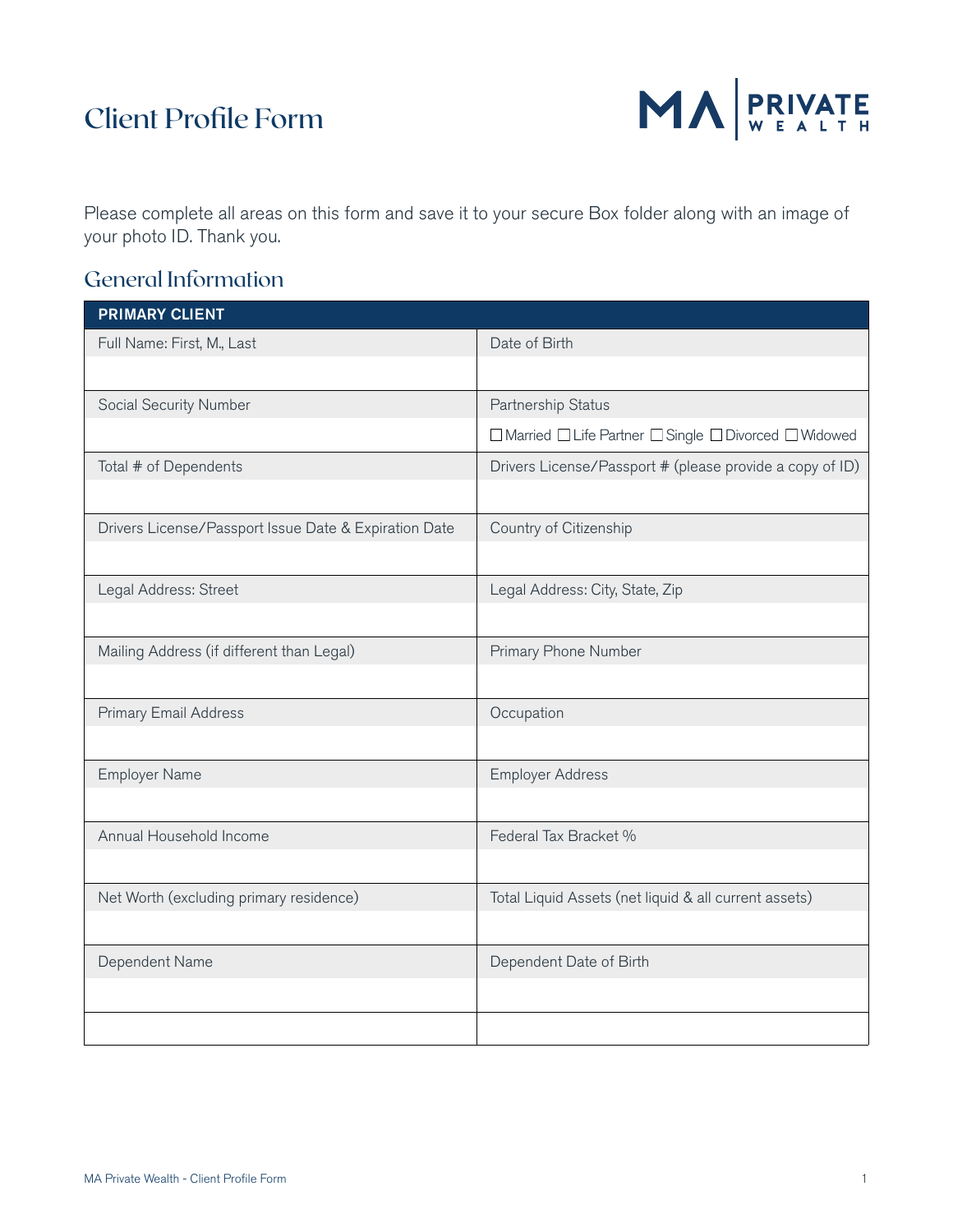# Client Profile Form



| <b>SECONDARY CLIENT</b>                               |                                                          |  |
|-------------------------------------------------------|----------------------------------------------------------|--|
| Full Name: First, M., Last                            | Date of Birth                                            |  |
|                                                       |                                                          |  |
| Social Security Number                                | Partnership Status                                       |  |
|                                                       | □ Married □ Life Partner □ Single □ Divorced □ Widowed   |  |
| Total # of Dependents                                 | Drivers License/Passport # (please provide a copy of ID) |  |
|                                                       |                                                          |  |
| Drivers License/Passport Issue Date & Expiration Date | Country of Citizenship                                   |  |
|                                                       |                                                          |  |
| Legal Address: Street                                 | Legal Address: City, State, Zip                          |  |
|                                                       |                                                          |  |
| Mailing Address (if different than Legal)             | Primary Phone Number                                     |  |
|                                                       |                                                          |  |
| <b>Primary Email Address</b>                          | Occupation                                               |  |
|                                                       |                                                          |  |
| <b>Employer Name</b>                                  | <b>Employer Address</b>                                  |  |
|                                                       |                                                          |  |
| Annual Household Income                               | Federal Tax Bracket %                                    |  |
|                                                       |                                                          |  |
| Net Worth (excluding primary residence)               | Total Liquid Assets (net liquid & all current assets)    |  |
|                                                       |                                                          |  |
| Dependent Name                                        | Dependent Date of Birth                                  |  |
|                                                       |                                                          |  |
|                                                       |                                                          |  |